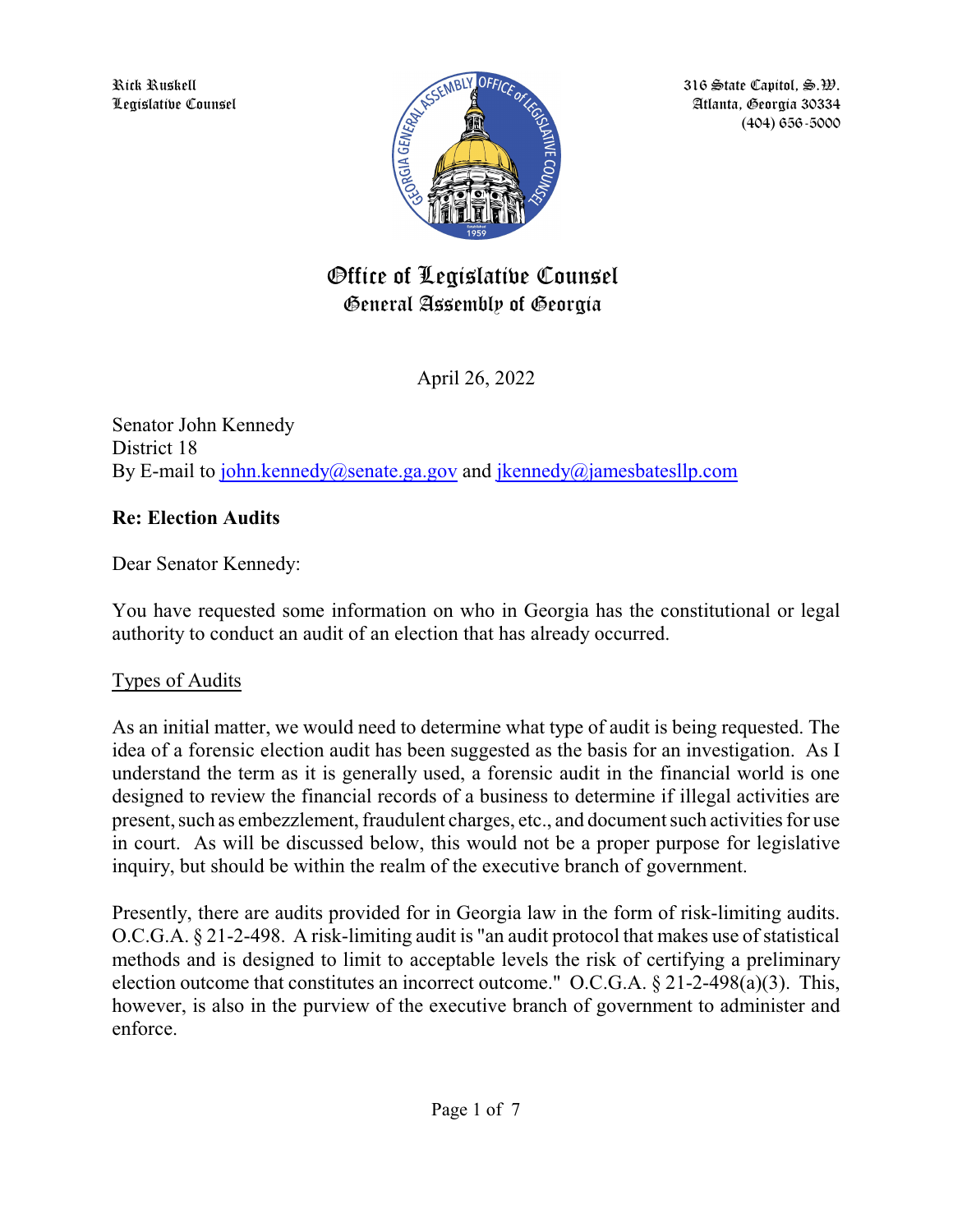## Limitations on Access to Ballots

Any audit which involves an examination of the actual ballots cast would face a number of obstacles. All cast ballots and similar official records of the election, following tabulation and certification of the votes, are to be delivered under seal to the clerk of the superior court in the case of federal, state, and county elections and to the city clerk in the case of municipal elections. Such items are to remain there unless otherwise ordered by a superior court judge of competent jurisdiction. O.C.G.A. § 21-2-500. In addition, federal law also imposes a requirement that such documents be protected for federal races. The Civil Rights Act of 1960, 52 U.S.C. §§ 20701-20706, governs the maintenance of records, including voted ballots, for presidential electors and races for the United States Senate and United States House of Representatives. Placing these documents under seal preserves the chain of custody of such documents and maintains their evidentiary value in a court of law should it ever be necessary to use them. Because of this stringent protection of the ballots, it would be necessary to obtain a court order to permit them to be examined and such an order would only be granted by a judge upon good cause being shown to do so. In other words, there would have to be a demonstration in court that there is a good reason to examine the ballots and not just mere speculation or allegations but demonstrable proof of a need to review them. On July 28, 2021, during the audit of 2020 ballots ordered by the Arizona Senate, the United States Department of Justice issued a bulletin reminding state and local election officials of the constraints federal law places on post-election audits, and the potential penalties that election officials record custodians could face if the document preservation requirements of federal law are not met.

The law takes this sealed protection seriously. In the case of *Smith v. DeKalb County, et al.* 288 Ga App 574 (2007), the court granted an injunction prohibiting the release of such election records under the open records laws because they were under seal and not subject to the open records laws. They are instead required to be maintained in a strict level of protection. Even then, a demonstration of a good reason to examine the records would face an enormous uphill battle. It is instructive to see this principle and another principle in action in an election contest case. In the case of *Martin, et al. v. Fulton County Board of Registration and Elections, et al., 307 Ga 193 (2019), the Georgia Supreme Court considered* a challenge to the 2018 election for lieutenant governor, alleging that the computer voting equipment was flawed as shown by the fact that there were 159,024 fewer votes cast in the lieutenant governor's race than the governor's race, a difference of approximately 4 percent when the historical difference over the past four elections for lieutenant governor had been at an average of 0.8 percent. Two principles were clear from that case. First, there must be some finality to an election and it must occur timely. The court stated:

Elections are critical to our democratic republic. We give great credence to the choices citizens make when they engage in the democratic process by voting to select their representatives. And because we place so much value on that exercise of democracy, we afford great weight to election results. Indeed,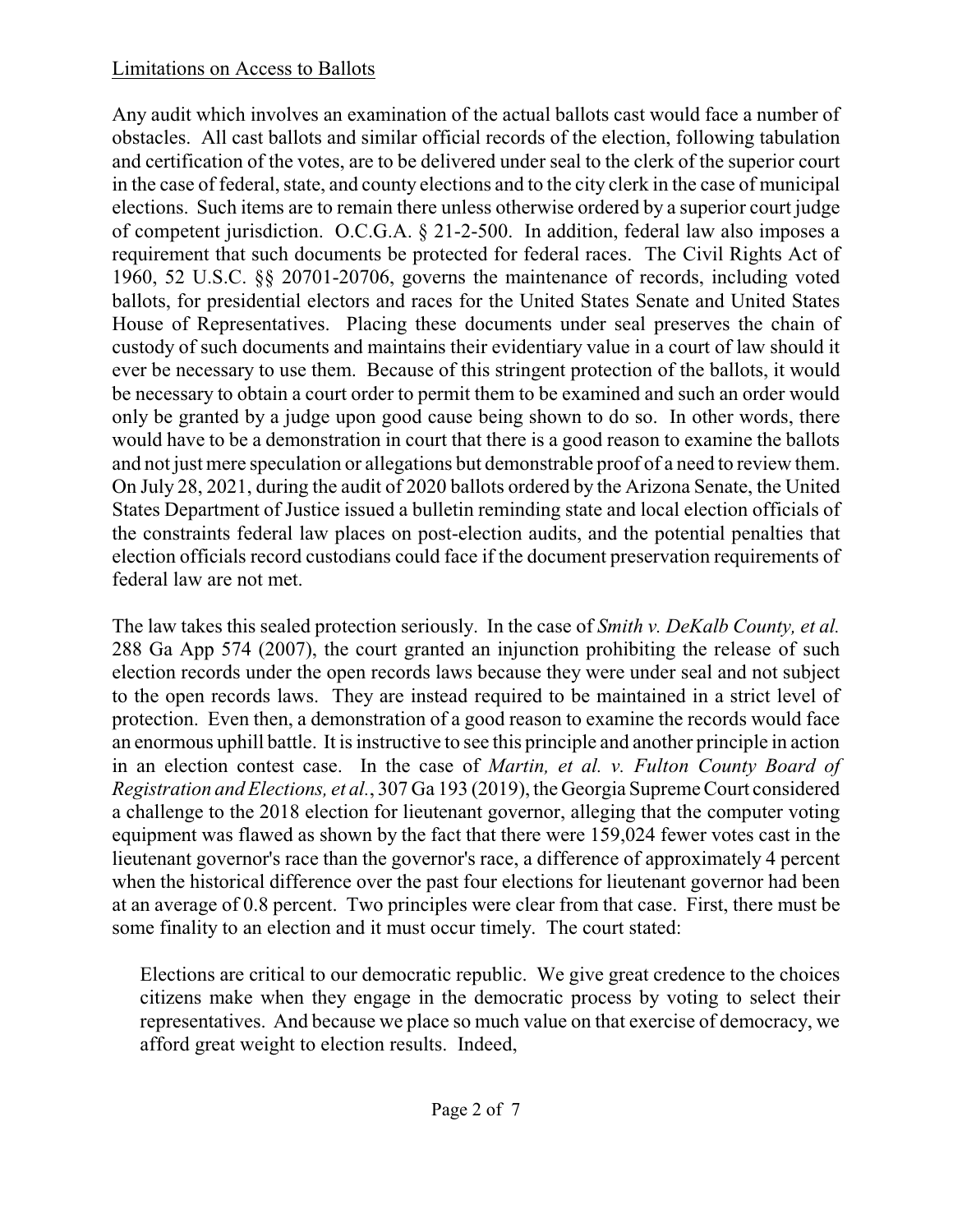[t]he setting aside of an election in which the people have chosen their representative is a drastic remedy that should not be undertaken lightly, but instead should be reserved for cases in which a person challenging an election has clearly established a violation of election procedures and has demonstrated that the violation has placed the result of the election in doubt. *Hunt v. Crawford*, 270 Ga. 7, 10 (507 S.E.2d 723) (1998).

Georgia law nonetheless allows elections to be contested through litigation, both as a check on the integrity of the election process and as a means of ensuring the fundamental right of citizens to vote and to have their votes counted accurately. See O.C.G.A. § 21-2-520, et seq. But an election contest is, by statutory design, an expedited proceeding - and one that vests in trial courts broad authority to manage the proceeding, including to "proceed without delay to the hearing and determination of" the election contest. See OCGA § 21-2-525 (b). This system balances citizens' franchise against the need to finalize election results, which, in turn, facilitates the orderly and peaceful transition of power that is a hallmark of our government.

As can be seen, elections may be contested but, at some point, an election has to be finalized and everyone move on with the transition of power.

The court in the *Martin* case also noted:

To prevail [in an election contest], a party contesting an election must therefore offer evidence - not merely theories or conjecture - that places in doubt the result of an election.

Additionally, the court cited one of a line of cases which state that election contests must be decided rapidly and finally. *Head v. Williams*, 269 Ga. 894, 895 (1998).

The Court also denied any error based upon the denial of a discovery request to examine the computer voting system (direct recording electronic voting machines) and software since it was not based upon any demonstrable evidence that anything would be found but only a possibility of a discovery of something amiss. The court balanced the security concerns against the demonstrated likelihood of finding something improper and found the evidence of such likelihood wanting. This underscores the difficult nature of accessing voted ballots for reviews or audits unless there is proof that something is amiss that could be determined based upon a review of the ballots.

## Executive Authority

As for who in Georgia is authorized to undertake an audit of an election, we will first look at the authority of the executive branch of government. The first stop will be with the State Election Board. The State Election Board is the primary enforcer of the state election laws. The State Election Board has the duty to "investigate, or authorize the Secretary of State to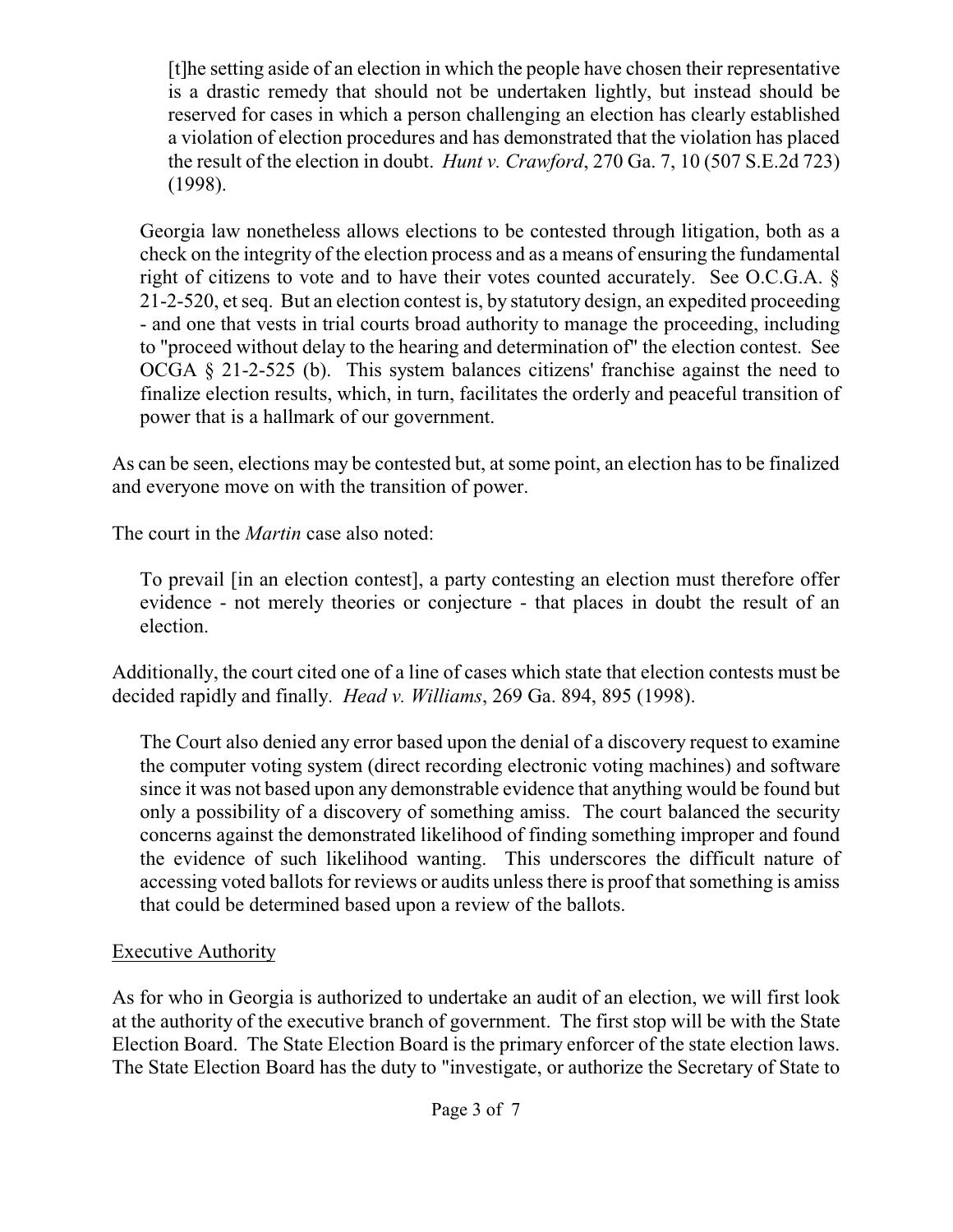investigate, when necessary or advisable the administration of primary and election laws and frauds and irregularities in primaries and elections and to report violations of the primary and election laws either to the Attorney General or the appropriate district attorney who shall be responsible for further investigation and prosecution." O.C.G.A.  $\S 21-2-31(5)$ .<sup>1</sup>

The State Election Board has "the right to institute or to intervene as a party in any action in any court of this state or of the United States, seeking mandamus, injunction, or other relief, to compel compliance with any election or primary law of the state or with any valid rule or regulation of the board, or to restrain or otherwise prevent or prohibit any fraudulent or other illegal conduct in connection therewith, including the right to seek such relief for any anticipatory breach." O.C.G.A. § 21-2-32(a).

The State Election Board also has the power to conduct hearings, take testimony under oath, and subpoena witnesses and documents. As a result of such a hearing, the State Election Board can impose a variety of sanctions. O.C.G.A. §§ 21-2-33.1; 21-2-33.2.

The second stop is with the Secretary of State. As noted in O.C.G.A. § 21-2-31(5), the Secretary of State can be authorized by the State Election Board to investigate election irregularities. However, that is not the primary function of the Secretary of State with regard to elections. The Secretary of State is the person chiefly responsible for the administration of election law at the state level. The Secretary of State receives and determines the sufficiency of all sorts of form and filings with regard to elections and candidates. For example, the Secretary of State determines challenges to candidate qualifications for candidates for federal or state offices. O.C.G.A. § 21-2-5. The Secretary of State also handles recount requests and recounts for offices voted upon by the electors of multiple counties. O.C.G.A. § 21-2-495(d). The Secretary of State is the primary administrator of election laws at the state level.

The final stop in the executive branch is with the Attorney General and to a somewhat lesser degree with the district attorneys of the various judicial circuits. As noted above, the State Election Board has the duty "to report violations of the primary and election laws either to the Attorney General or the appropriate district attorney who shall be responsible for further investigation and prosecution." The Attorney General and the district attorneys are the prosecutors of election law violations.

<sup>&</sup>lt;sup>1</sup>As of the date this letter was issued the 2022 General Assembly has passed SB 441, which would also provide the GBI with original jurisdiction to investigate violations of state election law"which if established are sufficient to change or place in doubt the results of an election." The GBI would have the power to compel the production of any records necessary to conduct its investigation of such violations. At this time, SB 441 has not been signed or vetoed by the Governor, but if it is approved the GBI would also have concurrent jurisdiction with the State Election Board to investigate certain violations of state election law.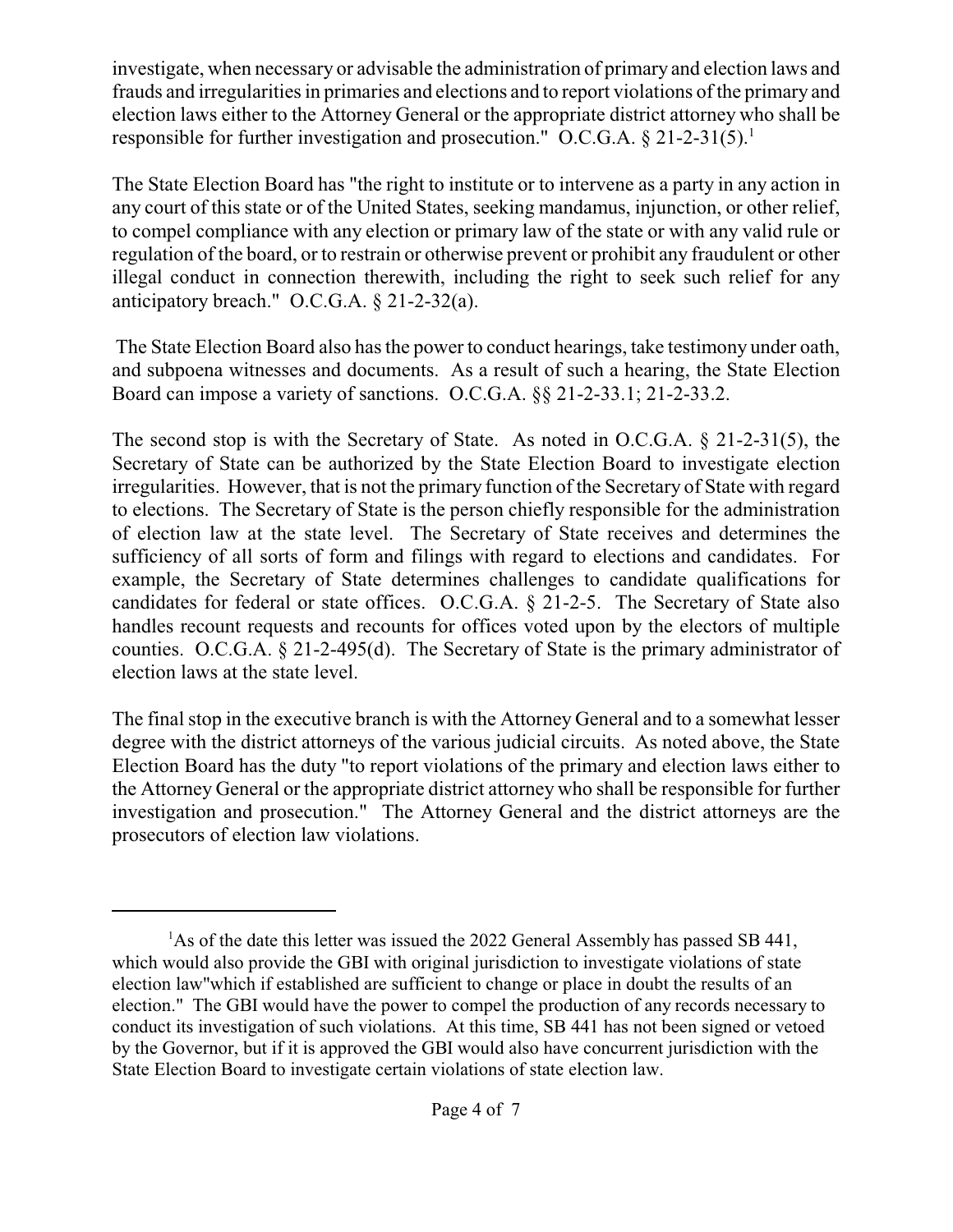## Legislative Authority

The role of legislative branch in elections is limited to the drafting of election laws and investigations as to the operation of current election laws and potential changes to the same. Under the Georgia Constitution, the General Assembly determines what the laws shall be but not what they were or said and not how or when the laws should be enforced and administered as it applies to current or past events. The legislative function is prospective in nature. As it has been said by the Georgia Supreme Court, "[n]either of the cases [cited] denied the legislative power to serve as a check upon the Executive and Judicial Departments. And this function is properly performed by enactment of laws. If the legislature wishes to have the law other than what the Judiciary construes it to be, it has the power and the duty to so write it within the limits of the Constitution." *Bedingfield v. Parkerson*, 212 Ga. 654, (1956). Therefore, it is up to the General Assembly to determine what the law should be and its powers and duties should be construed with that purpose in mind.

The law recognizes the power of legislative bodies to investigate matters affecting their respective jurisdictions. See, e.g., National Conference of State Legislatures, MASON'S MANUAL OF LEGISLATIVE PROCEDURE § 795 (11th ed. 2010) ("An investigation into the management of the various institutions of the state and the departments of the state government is at all times a legitimate function of the legislature.). In reference to the United States Congress, the United States Supreme Court has stated:

The power of the Congress to conduct investigations is inherent in the legislative process. That power is broad. It encompasses inquiries concerning the administration of existing laws as well as proposed or possibly needed statutes. It includes surveys of defects in our social, economic or political system for the purpose of enabling the Congress to remedy them. It comprehends probes into departments of the Federal Government to expose corruption, inefficiency or waste.

*Watkins v. United States*, 354 U.S. 178, 187 (1957).

In Georgia, the power of the General Assembly to investigate is also codified in O.C.G.A. § 45-15-19, which, in pertinent part, states:

In addition to the power conferred upon the AttorneyGeneral in this article, the Governor or the General Assembly is authorized likewise to make investigations, including investigations of the Department of Law or the .offices of the Attorney General or any agency under his control, and all authority and rights granted to the Governor and the General Assembly shall be as complete and absolute as those granted to the Attorney General.

The authority of the Attorney General to investigate is contained in subsections (a) and (b) of O.C.G.A.  $\S$  45-15-17 which provide: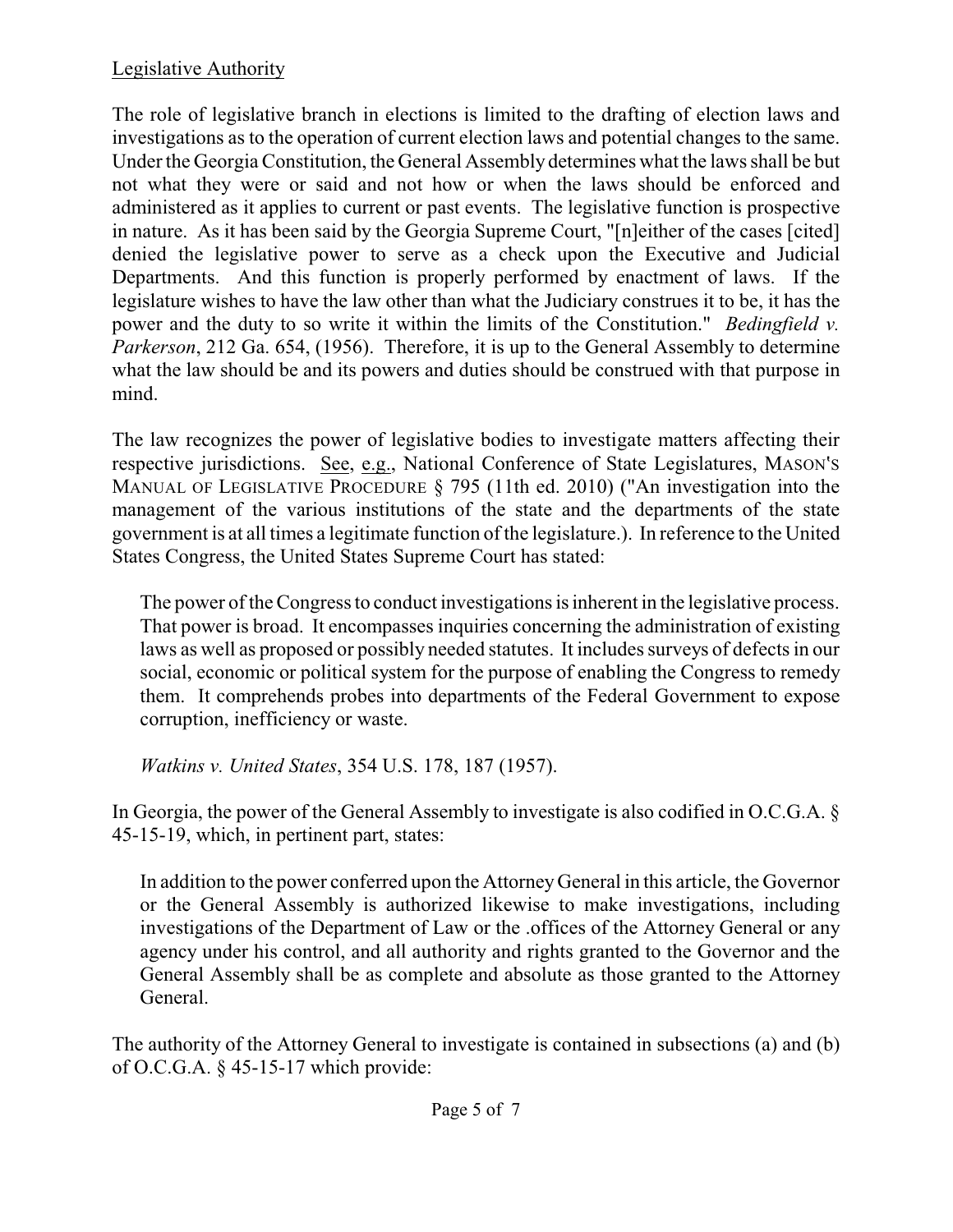(a) The Attorney General, as head of the Department of Law and as chief legal officer of the state, is authorized to institute and conduct investigations at any time into the affairs of the state; or of any department, board, bureau, commission, institution, authority, instrumentality, retirement system, or other agency of the state; or into the affairs of any person or organization to the extent that such person or organization shall have or shall have had any dealings with the state or any department, board, bureau, commission, institution, authority, instrumentality, retirement system, or other agency of the state.

(b) For the purpose of conducting any investigation as provided in this Code section, the Attorney General shall have the power to administer oaths; to call any party to testify under oath at such investigations; to require the attendance of witnesses and the production of books, records, and papers; and to take the depositions of witnesses. For such purposes the Attorney General is authorized to issue a subpoena for any witness or a subpoena to compel the production of any books, records, or papers.

However, one should keep in mind that, while these powers are the same, the purposes for which they are to be used are not the same. The Attorney General has these powers, as does the Governor, to explore whether someone has or is engaging in improper conduct which may result in prosecution or civil action. The General Assembly has these powers to determine if and to what extent legislation is needed to address a problem for the future. As the United States Supreme Court stated in *Watkins*, supra 354 U.S. at 187:

[B]road as is this power of inquiry, it is not unlimited. There is no general authority to expose the private affairs of individuals without justification in terms of the functions of the Congress. … Nor is the Congress a law enforcement or trial agency. … No inquiry is an end in itself; it must be related to, and in furtherance of, a legitimate task of the Congress.

Therefore, legislative investigations should have as their purpose to ascertain the need and scope of legislation for the future. Any purpose other than this would not be within the scope of a legislative investigation. Turning again to MASON'S MANUAL OF LEGISLATIVE PROCEDURE, Section  $797(2)$ ,  $(4)$ , and  $(7)$ , we see that:

2. The legislature has no right to conduct an investigation for the purpose of laying a foundation for the institution of criminal proceedings, for the aid and benefit of grand juries in planning indictments, for the purpose of intentionally injuring such persons or for any ulterior purpose.

…

4. An investigation instituted for political purposes and not connected with intended legislation or with any of the matters upon which a house should act is not a proper legislative proceeding and is beyond the authority of the house or legislature.

…

7. The investigatory power of a legislative body is limited to obtaining information on